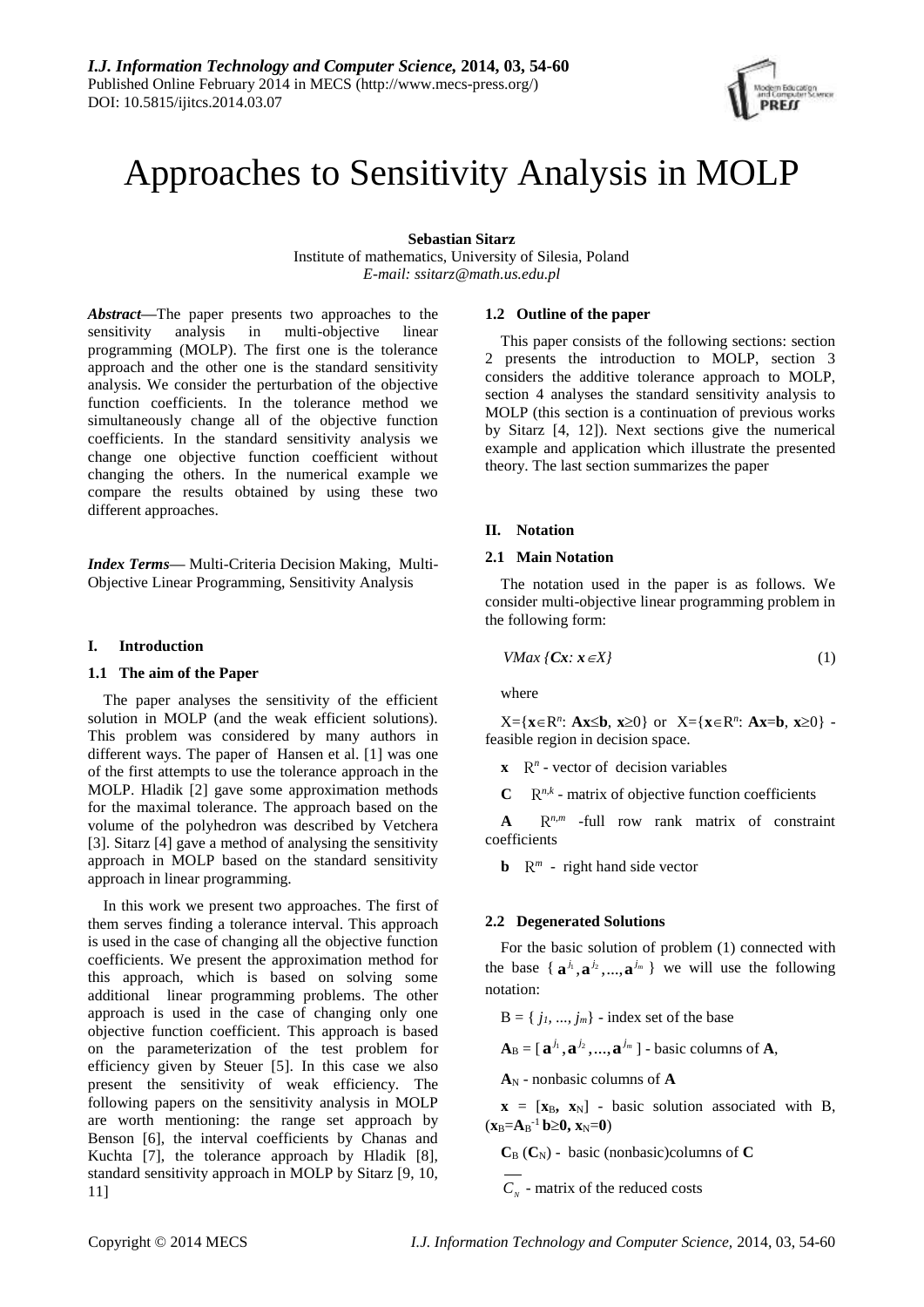For the degenerated basic solution of (1) we will use the following notation:

 $(x_B)_i = 0$  - degenerated basic variable

*d* - number of degenerated basic variables

1  $B \sim N \bigcup_D$  $\left[ \mathbf{A}_{B}^{-1} \mathbf{A}_{N} \right]_{D}$  - matrix associated with degenerated

basic variables and nonbasic column.

For the extreme point of X we define the polar cone of X at the point  $x^*$  in the following way:

$$
N(x^*) = \{ x^* \in \mathbf{R} : Hx \ge 0 \}
$$

where  $H=[-h_i]_{i\in I}$  and  $h_i\in \mathbb{R}$  are all vectors of the directions for the edges  $(i \in I)$  of *X* emerging from  $x^*$ . In the case of the nondegenerated basic solution  $x = [x_{\scriptscriptstyle B}, x_{\scriptscriptstyle N}]$ , we have

$$
H\!\!=\left[\!\left(\!A_B^{-1}\right)^{\!T}\!,\!0\right]
$$

We call  $\mathbf{x} \in X$  the efficient solution of (1) if

$$
\sim \exists_{x' \in X}: \quad Cx^* \leq Cx' \ \wedge \ Cx^* \neq Cx'
$$

We call  $\mathbf{x} \in X$  the weak efficient solution of (1) if

$$
\sim \exists_{x' \in X}: \quad Cx^* < Cx'
$$

It is obvious that every efficient solution is the weak efficient solution.

## **III. Additive Tolerance**

The additive tolerance approach aims at finding a value (tolerance) representing the maximum absolute additive perturbation which can be applied simultaneously without effecting the efficiency. The presented results are based on works [1, 2].

Let us introduce an additive  $\delta$ -neighbourhood of a matrix  $\mathbf{C}=[c_{ij}]$ :

$$
O_{\delta}(C) = \Big\langle D = [d_{ij}] : \max_{i,j} |d_{ij} - c_{ij}| \leq \delta \Big\rangle
$$

We consider a new problem:

$$
VMax \{Dx: x \in X\}
$$
 (2)

which is built from problem (1) by changing matrix **C**by matrix **D**.

#### **Definition 1**.

An additive tolerance for an efficient solution  $x^*$  is any real  $\delta$ >0 such that  $x^*$  remains efficient to (2) for all

 $D \in O_{\delta}^{+}(C)$ . A maximal additive tolerance we denote as  $\delta_{\max}$ .

**Remark 1** [methods for computing the maximal tolerance]

Algorithms for computing the maximal tolerance can be found in the work by Hansen et al. [1].

The work by Hladik [3] gives the approximation method for finding  $\delta_{\text{max}}$ . In the following theorem, we use the following notation:

$$
H = [h_{ij}]\big|_{ij} - \text{matrix of the absolute values of } h_{ij}.
$$

 $1 \in R^m$  – vector of ones.

#### **Theorem 1.** [2]

Let  $(\lambda_{\text{opt}} \ \delta_{\text{opt}})$  be the optimal solution to the following program:

$$
Max \delta
$$
  
\n
$$
HC^{T}\lambda - |H| 1\delta \le 0 \quad (3)
$$
  
\n
$$
1^{T}\lambda = 1
$$
  
\n
$$
0 \le \lambda \in \mathbb{R}^{m}, \ 0 \le \delta \in \mathbb{R}
$$

Then  $\delta_{\text{opt}}$  is an additive tolerance for problem (2).

#### **Remark 2.** [to theorem 1]

Problem (3) is a linear programming problem, which makes it easy to solve. Moreover, it is obvious that  $\delta_{\text{opt}^+} < \delta_{\text{max}}^+$  , but we do not know how much  $\delta_{\text{opt}^+}$  may differ from  $\delta_{\text{max}}^+$ , (in [2] we cannot find the upper limit of this approximation).

## **IV. Standard Sensitivity Analysis**

#### **4.1 Main results**

The standard sensitivity analysis aims at finding the values (a parameter set) of one objective function coefficient which can be applied without effecting the efficiency. The presented results are based on Sitarz [4, 12].

Let us introduce a new matrix  $\mathbf{D}_t = [d_{kl}]$  which is obtained from matrix **C** by changing only one element *cij* into parameter *t*:

$$
d_{kl} = \begin{cases} c_{kl}, & \text{if } (k,l) \neq (i,j) \\ t, & \text{if } (k,l) = (i,j) \end{cases}
$$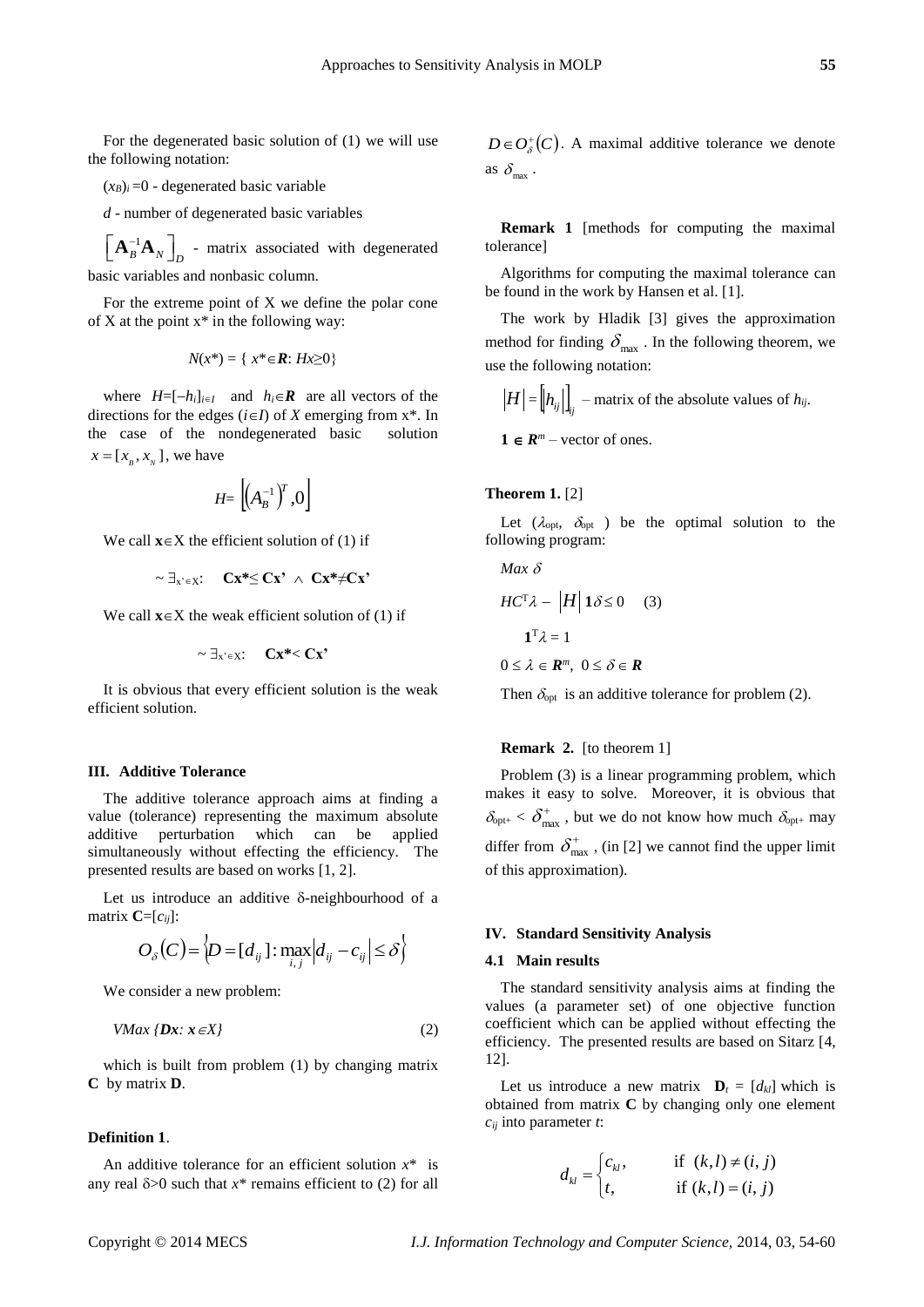We consider a new problem:

$$
VMax \{ D_t x : x \in X \}
$$
 (4)

#### **Definition 2.**

a. The set of all parameters  $t$ , for which  $x^*$  is the weak efficient solution to (4) will be denoted by  $T^{\mu}_{\mu}$  $T$ <sup>*r*</sup><sub>*x*</sub><sup>*x*</sup>.

b. The set of all parameters  $t$ , for which  $x^*$  is the efficient solution to (4) will be denoted by  $T_{\frac{x}{x}}$ .

### **4.2 Topological Properties**

The topological properties of sets  $T_{\vec{x}}$  and  $T_{\vec{x}}^W$  $T_{\dot{x}}^{\dot{w}}$  are given in the following theorems.

**Theorem 2.** [4, 12]

a. The set  $T_{\hat{x}}$  is an interval.

b. The set  $T^w$  $T_{\rm x}^{\rm w}$  is a closed interval.

#### **4.3 Methods of computation**

We present the methods for describing sets  $T_{\text{x}}$  and \* *W*  $T$ <sup>*w*</sup>. In the following theorem, we use the following notation:

 $I \in \mathbb{R}^{d \times d}$  - vector of ones,

 $1 \in R^{n-m}$  - identity matrix.

 $\overline{D_N}$  - reduced cost matrix to problem (4) associated with nonbasic columns

**Theorem 3.** [5]

a. The solution **x\*** is efficient to problem (4) if and only if the problem:

$$
Max r
$$
  
\n
$$
- \overline{D_N} y + \mathbf{1}r \le 0
$$
  
\n
$$
[A^{-1}{}_{B}A_N]_d y + Is = 0
$$
  
\n
$$
0 \le y \in \mathbb{R}^{n-m}, \ 0 \le s \in \mathbb{R}
$$
\n(5)

has a bounded objective function value of zero.

b. The solution **x\*** is weak efficient to problem (4) if and only if the problem:

*Max r*

$$
- \overline{D_N} y + I v = 0
$$
  
\n
$$
[A^{-1}{}_{B}A_N]_d y + I s = 0
$$
  
\n
$$
0 \le y \in \mathbb{R}^{n-m}, 0 \le v \in \mathbb{R}^k, 0 \le s \in \mathbb{R}
$$
 (6)

has a bounded objective function value of zero.

**Remark 3.** [methods for finding the sets  $T_{x}$  and  $T_{x}^{w}$  $T_{\vec{x}}^{\text{w}}$ ]

The detailed description of the algorithm for finding sets  $T_{\underset{x}{\cdot}}$  and  $T_{\underset{x}{\cdot}}^{W}$  $T_{\mu}^{\text{w}}$  are given in works [4, 12]. Here, these methods are described in general way. As you may notice parameterizing the coefficient  $c_{ij}$  in the problem (4) causes parameterizing constraint matrix in problems (5) and (6). Thus, initial multi-criteria problem (4) is transformed into one criterion problems (5) and (6) with the parameterized coefficient matrix. The sensitivity analysis of such one-criterion problems was presented in a detailed way in Gal [13]. The results of this analysis were used in Sitarz [6]. In this paper you can find the detailed computation. It is worth to notice the paper by Hladik and Sitarz [14], where some methods for computing are presented.

# **V. Numerical Example**

Consider the following problem [15, 2]:

$$
VMax\left[\begin{array}{l} 2.5x_1 + 2x_2 \\ 3.5x_1 + 0.65x_2 \end{array}\right]
$$
  
\n
$$
3x_1 + 4x_2 \le 42
$$
  
\n
$$
3x_1 + x_2 \le 24
$$
  
\n
$$
x_2 \le 9
$$
\n(7)

The set of feasible solutions  $X$  is a polyhedron with the following extreme points:

$$
x^1 = [0,9], x^2 = [2,9], x^3 = [6,6], x^4 = [8,0], x^5 = [0,0]
$$

The set of all efficient solutions contains one edge:  $x_3x_4$ , this edge presents the set of all weak efficient solutions, too. Fig. 1 presents the graphical illustration of this problem.

Let us analyse the sensitivity for extreme points  $x^3 = \begin{bmatrix} 6,6 \end{bmatrix}$  and  $x^4 = \begin{bmatrix} 8,0 \end{bmatrix}$  by using the approaches presented earlier. The results are presented in Table 1.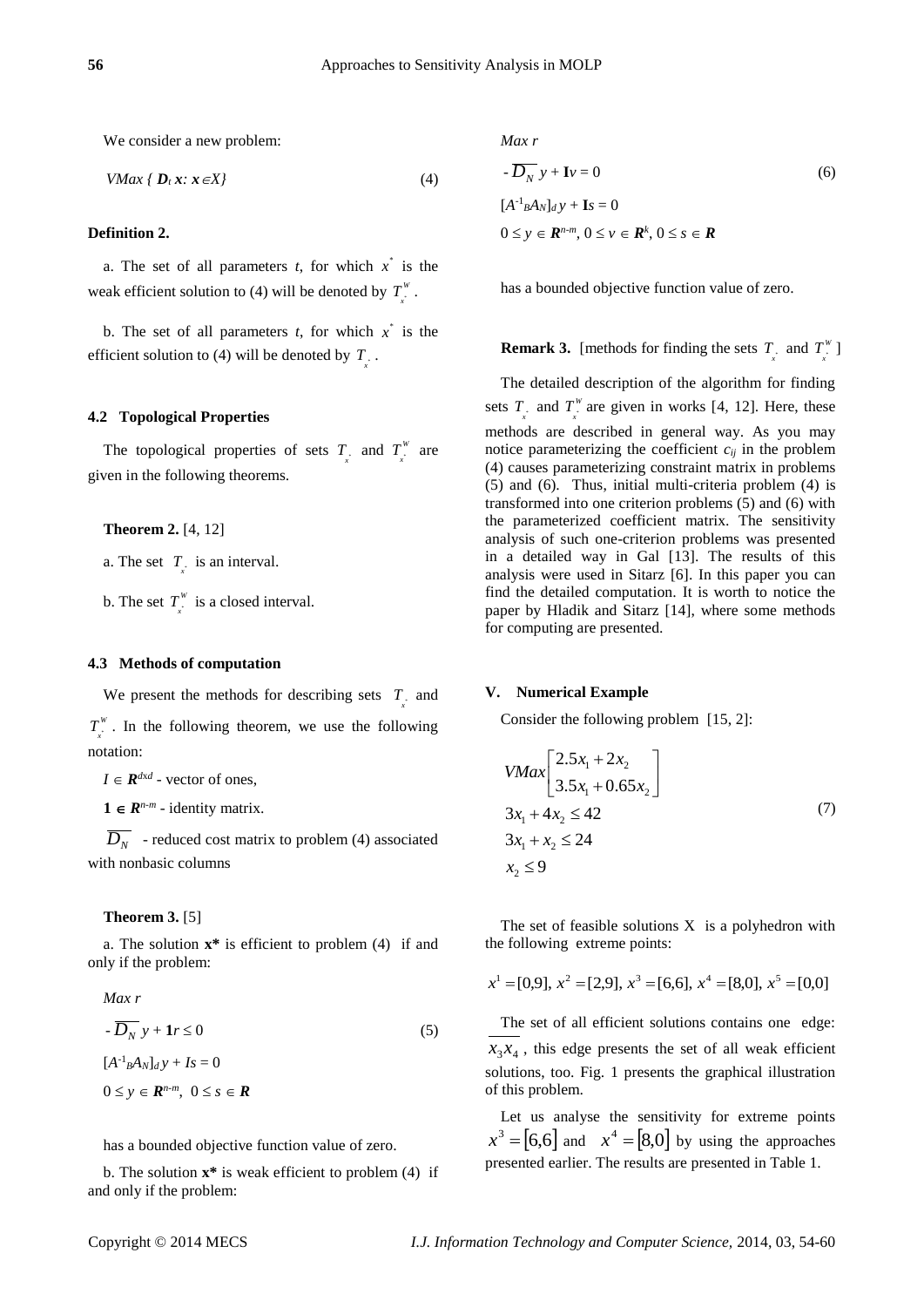|                                                                               | $x^3$                | $x^4$                |
|-------------------------------------------------------------------------------|----------------------|----------------------|
|                                                                               |                      |                      |
| $\delta_{\text{opt}}$ ; $\delta_{\text{max}}$                                 | 0.716; 0.875         | 0.3875; 0.3875       |
| $c_{11}=2.5$                                                                  |                      |                      |
| $T_{\scriptscriptstyle\chi^!}$                                                | $(-\infty, 6)$       | $(-\infty, +\infty)$ |
| $T_{\frac{1}{x}}^W$                                                           | $(-\infty, 6]$       | $(-\infty, +\infty)$ |
| $[c_{11} - \delta_{\text{max}} , c_{11} + \delta_{\text{max}} ]$              | [1.6, 3.3]           | [2.1, 2.8]           |
| $c_{12}=2$                                                                    |                      |                      |
| $T_{\frac{1}{x}}$                                                             | $(0.833, +\infty)$   | $(-\infty, +\infty)$ |
| $T_{\mu}^W$                                                                   | $[0.833, +\infty)$   | $(-\infty, +\infty)$ |
| $[c_{12} - \delta_{\text{max}} , c_{12} + \delta_{\text{max}} ]$              | [1.1, 2.8]           | [1.6, 2.3]           |
| $c_{21} = 3,5$                                                                |                      |                      |
| $T_{x^i}$                                                                     | $(-\infty, +\infty)$ | $(1.950, +\infty)$   |
| $T^{\scriptscriptstyle{W}}_{_{\vec x}}$                                       | $(-\infty, +\infty)$ | $[1.950, +\infty)$   |
| $[c_{21} - \delta_{\text{max}} , c_{21} + \delta_{\text{max}} ]$              | [2.625, 4.375]       | [3.1125, 3.8875]     |
| $c_{22}=0,65$                                                                 |                      |                      |
| $T_{\scriptscriptstyle\chi^{\scriptscriptstyle 1}}$                           | $(-\infty, +\infty)$ | $(-\infty, 1.167)$   |
| $T_{\mu}^W$                                                                   | $(-\infty, +\infty)$ | $(-\infty, 1.167]$   |
| $[c_{22}\text{--}\,\delta_\text{max}$ , $c_{22}\text{+}\,\delta_\text{max}$ ] | $[-0.2, 1.5]$        | [0.2, 1.0]           |

Table 1: The additive tolerance (approximated and maximal) and the intervals obtained by using the standard sensitivity analysis

### **Remark 4** [to the results obtained in Table 1]

**a**) Comparing the intervals  $T_{x}^T$   $T_{x}^W$  $T_{x}^{\prime\prime}$  with the intervals  $[c_{ij} - \delta_{max}, c_{ij} + \delta_{max}]$  we can observe that the intervals  $T_{\scriptscriptstyle\lambda^{\pm}}$   $T_{\scriptscriptstyle\lambda^{\pm}}^{\scriptscriptstyle\rm W}$  $T_{x}^{\prime\prime}$  are bigger then  $[c_{ij}-\delta_{max}$ ,  $c_{ij}+\delta_{max}$  ]. This results from the way of the perturbation. In the first method, connected with  $T_{x^1} T_{x^1}^W$  $T_{x}^{\prime\prime}$ , we change only one coefficient, although in the second method we change all the coefficients simultaneously and independently.

**b)** Let us notice that in all of the cases the closure of  $T_{\mathbf{x}^{\perp}}$  equals to  $T_{\mathbf{x}^{\perp}}^{W}$  $T_{x}^{\prime\prime}$ , this is not a rule, the sets cl  $T_{x}$  and 1 *W*  $T_{x}^{\text{w}}$  can differ much more, Sitarz [12].

**c**) The values of  $\delta_{\text{max}}$  and its approximation  $\delta_{\text{opt}}$  do not differ much. However, we do not know how much different they can be, Hladik [2].



Fig. 1: Graphical illustration of the example in the decision space

# **VI. Application in diet problem**

We consider a famous problem of linear programming – the diet problem. This problem is analysed in the case of one-criterion in many works, for example by Gass [16, 17]. In the case of bi-criteria linear programming problem, the diet problem is considered by Benson and Morin [18] for the nutrition planning in developing nations.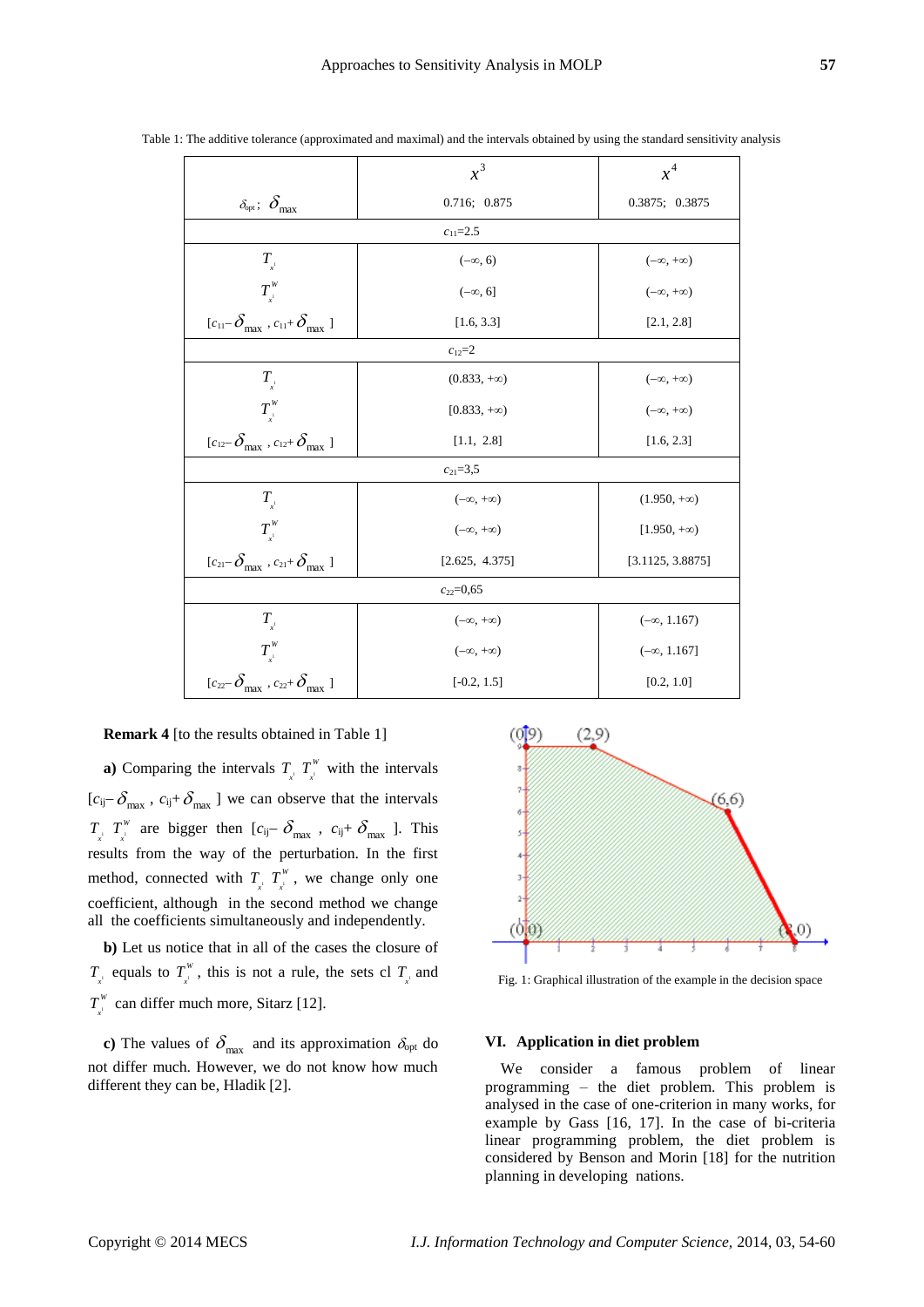Here, we focus on the "Optimal Nutrition" proposed by Kwasniewski [19]. There are strict rules on the proportion between the three main food components: protein (*P*), fat (*F*) and carbohydrates (*C*). The ideal proportion between the main food components should be in the range of :

$$
1 (P) : 2.5 - 3.5 (F) : 0.5 - 0.8 (C)
$$

Moreover, the correct amount of protein to be consumed in a day is 1 g per 1 kg of a bodyweight *(BW)*. In our model *(BW)* is a constant parameter, thus we denote it by *const BW*. By using the above rules we take into account two criteria:

- minimizing the cost of the diet
- maximizing the food energy

To formulate MOLP problem we need to use some food products with known contents of protein, fat, carbohydrates and food energy. To illustrate this numerically, let us consider ten basic food products:

- Butter  $x_1$
- Bacon  $x_2$
- Chocolate  $x_3$
- Cheese  $x_4$
- Sour cream  $x_5$
- Eggs  $x_6$
- Salmon x<sup>7</sup>
- Pasta  $x_8$
- Bread  $-x_9$
- Potatoes  $x_{10}$

We use the table of mean contents of *P* , *F*, *C* (g) and food energy (Kcal) (in 100 g of a given product) which can be found in a cookery book. Moreover, we proceed calculation for the mean costs of products in Poland (in 2012 for 100 g in euro) and we take *const*  $_{BW} = 70$ .

Now, we are able to present MOLP problem describing the above problem.

Min .60
$$
x_1
$$
 + .67 $x_2$  + .48 $x_3$  +  
.60 $x_4$  + .17 $x_5$  + .41 $x_6$  + .84 $x_7$  + .17 $x_8$  +  
.13 $x_9$  + .09 $x_{10}$ 

Max  $748x_1 + 405x_2 + 560x_3 + 282x_4 +$  $186x_5 + 140x_6 + 129x_7 +$  $368x_0 + 250x_0 + 66x_{10}$ 

$$
P = 14x_2 + 6x_3 + 26x_4 + 3x_5 +
$$

$$
11x_6 + 13x_7 + 12x_8 + 6x_9 + x_{10}
$$
  

$$
F = 82x_1 + 38x_2 + 35x_8 +
$$
  

$$
18x_4 + 18x_5 + 10x_6 + 9x_7
$$

 $C = 60x_3 + 4x_5 + 75x_8 + 55x_9 + 15x_{10}$  $2.5P \leq F \leq 3.5P$  $0.5P \leq C \leq 0.8P$  $P = const_{RW} = 70$  $x_1,\ldots,x_{10}\geq 0$ 

We analyse the sensitivity of the following efficient solution:

$$
x_4^* = 161 g, x_5^* = 811 g, x_8^* = 31 g,
$$
  

$$
x_1^* = x_2^* = x_3^* = x_6^* = x_7^* = x_9^* = x_{10}^* = 0
$$

It is worth mentioning that the values of criteria functions for this solution are as follows: 2,37 (cost), 2079 (energy) .

We present the results of sensitivity analysis by means of the additive tolerance approach. By using the above data, we obtain that the given solution  $x^*$ remains efficient with changing simultaneously the cost coefficients maximally by  $\delta_{\text{max}} = 9,4\%$ . In other words, the maximal additive tolerance for this solution is equal to 0.094. It means that the coefficients of the objective functions for cost can be maximally changed by 9,4% and our solution is still efficient.

# **VII. Summary**

We have dealt with the sensitivity analysis of efficiency in MOLP. We analysed the perturbation of the objective function coefficients. We have presented two approaches: the tolerance approach and standard sensitivity analysis. On the basis of these approaches the feasible intervals of the coefficient perturbations were constructed (see Table 1). By comparing these intervals, big differences between the considered methods were observed, which was the consequence of the objective function coefficients' perturbation.

The future research can be directed into the method of connecting these two approaches and finding the mathematical relationships. It might be possible to find a new approach which can be a mean of these two approaches (the intervals between the intervals obtained by using these two methods). Moreover, the further research and problems to solve, according to the author, are as follows:

- numerical analysis of algorithms by using various optimization methods: [20], [21].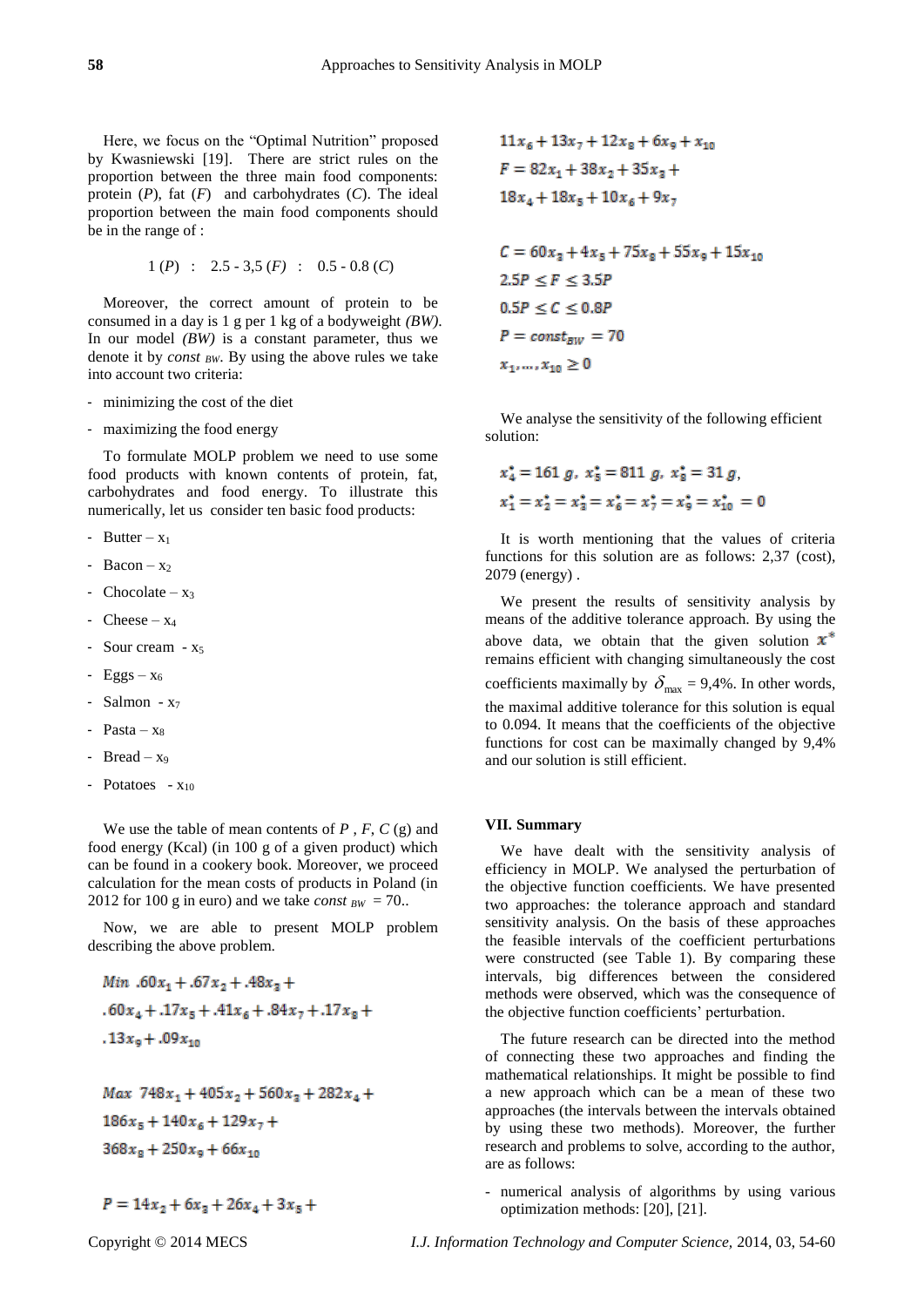- extension using the augmented Tchebycheff metric: [22].
- comparison with outranking methods based on compromise programming: [23], [24].
- including more general structure to describe the preferences of decision maker, for instance fuzzy numbers or stochastic dominance: [25], [26].

#### **References**

- [1] Hansen P., Labbe M., Wendell R.E. (1989). Sensitivity Analysis in Multiple Objective Linear Programming: The Tolerance Approach. European Journal of Operational Research 38, 63-69.
- [2] Hladik M. (2008). Additive and multiplicative tolerance in multiobjective linear programming, Operations Research Letters 36, 393–396.
- [3] Vetschera R. (1997). Volume-Based Sensitivity Analysis for Multi-Criteria Decision Models. In: Göpfert A., Seeländer J., Tammer Chr. (Eds.). Methods of Multicriteria Decision Theory. Hänsel-Hohenhausen, Egelsbach.
- [4] Sitarz S. (2008). Postoptimal analysis in multicriteria linear programming. European Journal of Operational Research, 191, 7-18.
- [5] Steuer R. (1986). Multiple Criteria Optimization Theory: Computation and Application. John Willey, New York.
- [6] Benson H. P. (1985). Multiple objective linear programming with parametric criteria coefficients. Management Science 31 (4), 461-474.
- [7] Chanas, S., Kuchta, D. (1996), Multiobjective programming in optimization of interval objective functions a generalized approach, European Journal of Operational Research 94, 594–598.
- [8] Hladik M. (2008). *Computing the tolerances in multiobjective linear programming*. Optimization. Methods & Software, 23 (5), 731–739.
- [9] Sitarz S. (2010). Standard sensitivity analysis and additive tolerance approach in MOLP. Annals of Operations Research, 181(1), 219-232.
- [10] Sitarz S. (2012). *Mean value and volume-based sensitivity analysis for Olympic rankings*, European Journal of Operational Research, 216, 232-238.
- [11] Sitarz S. (2013). *Parametric LP for sensitivity analysis of efficiency in MOLP problems,*  Optimization Letters, [in press], doi: 10.1007/s11590-012-0541-1.
- [12] Sitarz S. (2011). Sensitivity analysis of weak efficiency in multiple objective linear programming. Asia-Pacific Journal of Operational Research, 28/4, 445-455.
- [13] Gal T. (1995). Postoptimal Analyses, Parametric Programming and Related Topics. Walter de Gruyter, Berlin.
- [14] Hladik M., Sitarz S., *Maximal and supremal tolerances in multiobjective linear programming, European Journal of Operational Research*, 228 (1), 93-101, 2013
- [15] Oliveira C., Antunes C. H. (2007). Multiple objective linear programming models with interval coefficients – an illustrated overview, European Journal of Operational Research 181/3, 1434-1463.
- [16] Gass S. I. (1970). An illustrated guide to linear programming. Mc Graw-Hill Book Company, New York.
- [17] Gass S. I. (1975). Linear Programming, Methods and Applications. Mc Graw-Hill Book Company, New York.
- [18] Benson H., Morin T. L. (1987). A bicriteria mathematical programming model for nutrition planning in developing nations. Managemant Science 33 (12), 1593-1601.
- [19] Kwasniewski J., (1999). Optimal Nutrition. WGP, Warsaw.
- [20] Sitarz S. (2006), *Hybrid methods in multi-criteria dynamic programming*, Applied Mathematics and Computation, 180/1, 38-45.
- [21] Sitarz S. (2009). *Ant algorithms and simulated annealing for multicriteria dynamic programming*, Computers & Operations Research, 36 (2), 433- 441.
- [22] Steuer R., Choo E (1981). *An Interactive weighted Tchebycheff procedure for multiple objective programming*, Mathematical Programming 26, 326-344.
- [23] Opricovic S., Tzeng G.H. (2004). *Compromise solution by MCDM methods: A comparative analysis of VIKOR and TOPSIS*, European Journal of Operational Research, 156, 445-455.
- [24] Opricovic S., Tzeng G.H. (2007). *Extended VIKOR method in comparison with outranking methods*, European Journal of Operational Research, 178 (2), 514-529.
- [25] Sitarz S. (2010). *Dynamic Programming with Ordered Structures: Theory, Examples and Applications*, Fuzzy Sets and Systems, 161, 2623– 2641.
- [26] Trzaskalik T., Sitarz S. (2007). *Discrete dynamic programming with outcomes in random variable structures*, European Journal of Operational Research, 177 (3), 1535-1548.